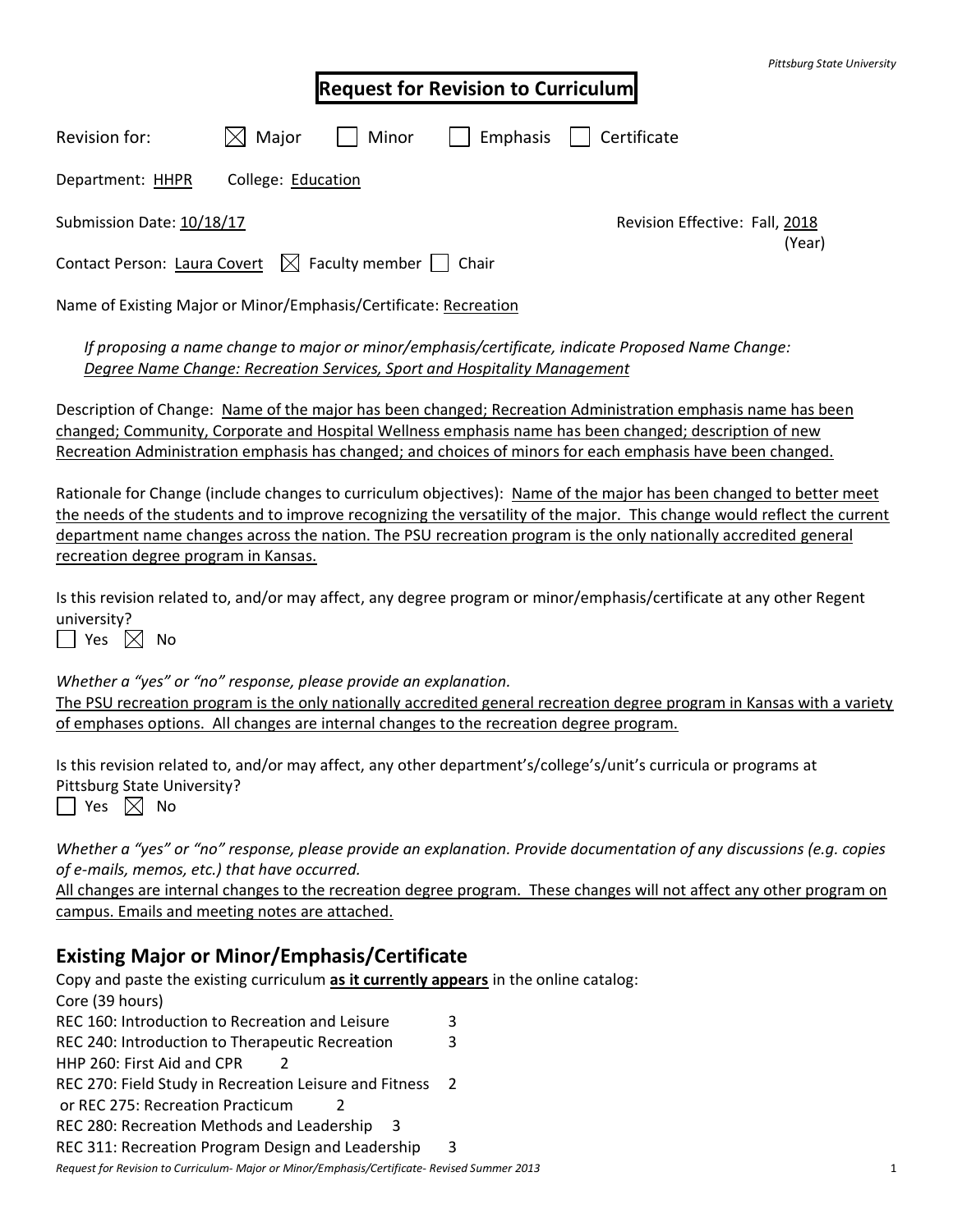REC 317: Camping and Outdoor Education 3 REC 320: Management Strategies and Financing in Recreation 3 REC 461: Professional Conference 1 REC 462: Pre-Internship Seminar 1 REC 470: Administration of Recreation 3 or REC 770: Administration of Recreation 3

REC 498: Internship in Recreation 12

#### Areas of Emphases

An emphasis must be completed in either Recreation Administration, Therapeutic Recreation or Community, Corporate and Hospital Wellness. A select minor relative to the emphasis area is required. \*\*\*

## Recreation Administration Emphasis

The Recreation Administration emphasis provides students with the skills needed to serve leadership, supervisory, and management roles in city, park and recreation capacities and other leisure service agencies. Upon completion of the program, students are encouraged to take the Certified Park and Recreation Professional (CPRP) Exam offered by the National Recreation and Park Association.

COMM 277: Introduction to Public Relations 3

REC 419: Survey Research Techniques in Recreation 3

REC 430: Commercial Recreation 3

REC 435: Design and Maintenance of Recreation/Leisure Facilities 3

REC 438: Issues in Recreation 3

HRD 706: Personnel Development in Business and Industry 3

or PSYCH 575: Industrial and Organizational Psychology 3

\*\*\*Recreation Administration Emphasis requires a minor in Business Administration, Dance, Marketing, or Natural History (21 hours).

HRD 706 to be taken during senior year.

## Therapeutic Recreation Emphasis

This emphasis prepares students for supervisory and leadership positions in various private and community-based health care facilities delivering care to individuals with various disabilities. Students completing the Therapeutic Recreation emphasis qualifies them to sit for the National Council on Therapeutic Recreation Certification (NCTRC) Exam.

BIOL 257: Anatomy and Physiology 3

and BIOL 258: Anatomy and Physiology Laboratory 2

PSYCH 263: Developmental Psychology 3

REC 419: Survey Research Techniques in Recreation 3

HHP 462: Adapted Physical Education 2

REC 465: Assessment and Documentation in Therapeutic Recreation 3

REC 469: Intervention in Therapeutic Recreation 3

REC 471: Theory of Therapeutic Recreation Program Service and Development 3

REC 480: Professional Trends and Issues in Therapeutic Recreation Services 3

PSYCH 571: Abnormal Psychology 3

\*\*\*Therapeutic Recreation Emphasis requires a minor in Psychology, Interdisciplinary Gerontology, or Public Health (21 hours).

PSYCH 263 and PSYCH 571 can be counted toward Psychology Minor.

Community, Corporate and Hospital Wellness Emphasis

This emphasis prepares students for supervisory and leadership positions in the wellness field in community, corporate (private), and hospital-based settings. Students completing the emphasis will be encouraged to take the Certified Personal Trainer & Group Fitness Exams offered by ACE, NSCA, ACSM or a similar agency. FCS 203: Nutrition and Health 3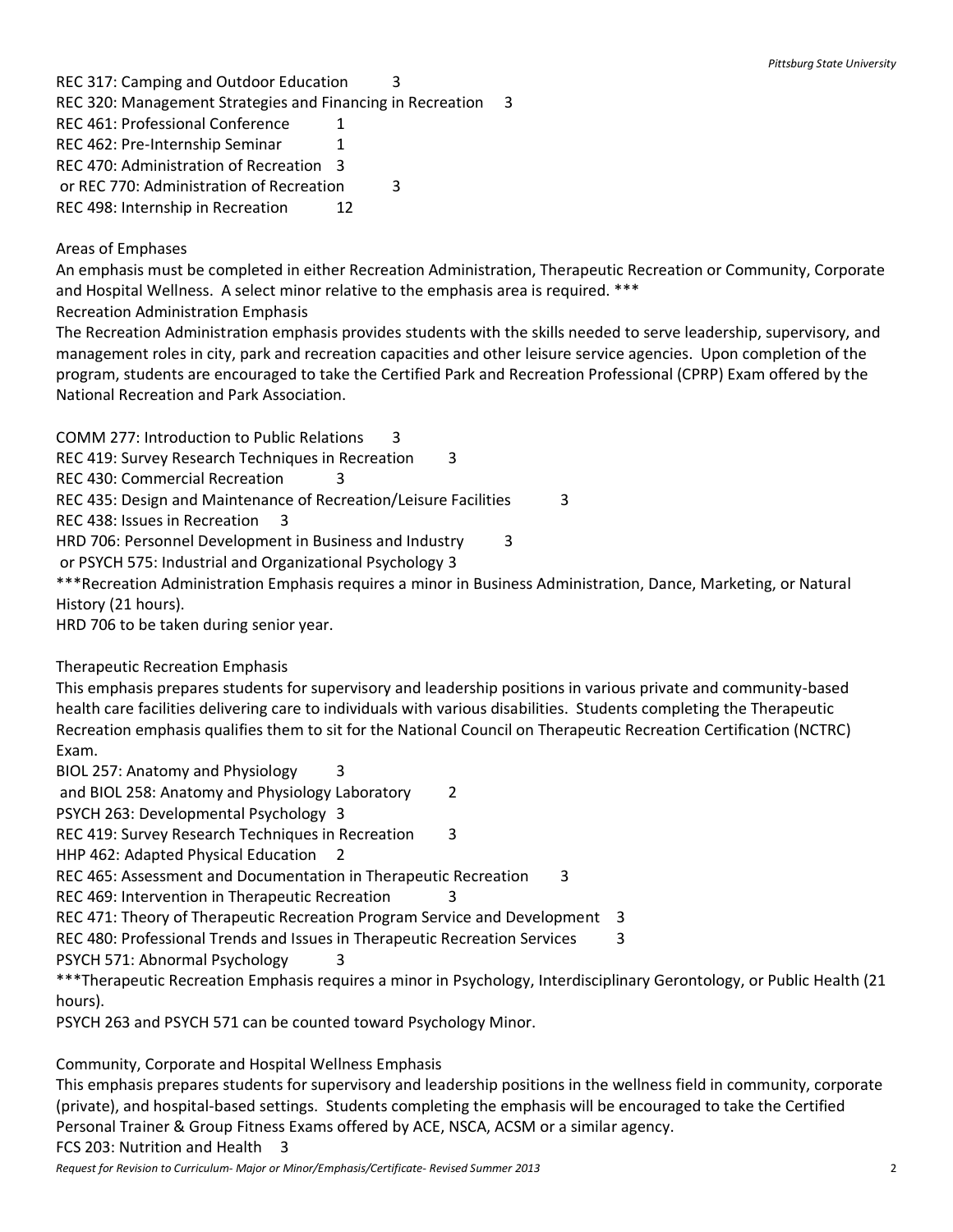or FCS 301: Nutrition 3

BIOL 257: Anatomy and Physiology 3

and BIOL 258: Anatomy and Physiology Laboratory 2

HHP 349: Group Fitness Instruction 2

REC 425: Personal Training and Fitness Management 3

REC 430: Commercial Recreation 3

HHP 460: Kinesiology 3

HHP 464: Physiology of Exercise 3

\*\*\*Community, Corporate and Hospital Wellness Emphasis requires a minor in Business Administration, Dance, Marketing, Public Health, or Exercise Science (21 hours).

FCS 203 Nutrition and Health will satisfy a portion of the general education Health and Well-Being area.

## **Proposed Major or Minor/Emphasis/Certificate:**

List below, the proposed curriculum **as you wish it to appear** in the online catalog: CORE 39 hours REC 160: Introduction to Professions in Recreation, Sport and Hospitality ………..3 HHP 260: First Aid and CPR…………………………………………….2 REC 270: Field Study in Recreation Leisure and Fitness…..2 or REC 275: Recreation Practicum………………………………….2 - 6\* REC 280: Methods and Leadership…………………………………3 REC 311: Program Design and Leadership………………………3 REC 317: Camping and Outdoor Education…………………….3 REC 320: Promotion in Recreation, Sport and Hospitality.3 REC 419: Research in Recreation…………………………….……3 REC 461: Professional Conference………………………………..1 REC 462: Pre-Internship Seminar………………………………….1 REC 470: Administration in Recreation, Sport and Hospitality…….3 or REC 770: Administration of Recreation…………………….3 REC Law of the Professions in Recreation, Sport and Hospitality……..3 REC 498: Internship in Recreation…………………………………9 \*Recreation Services, Sport and Hospitality Management majors are to select the TWO hour REC 275. Students ONLY seeking the Hospitality Management Certificate are to select SIX hours for REC 275. Areas of Emphases

An emphasis must be completed in either Recreation and Sport Management, Therapeutic Recreation, Community and Worksite Wellness or Hospitality Management. A selected minor relative to the emphasis area is required. \*\*\*

#### RECREATION AND SPORT MANAGEMENT EMPHASIS

The Recreation and Sport Management emphasis provides students with the skills needed to serve leadership, supervisory, and management roles in city, park and recreation capacities, other leisure service agencies and sport industries. Upon completion of the program, students are encouraged to take one or more of the following exams: the Certified Park and Recreation Professional (CPRP) offered by the National Recreation and Park Association, Certified Sports Event Executive (CSEE), Certified Sports Administraor (CSA) through National Council of Youth Sports and/or Certified Sports Field Manager (CSFM) through Sports Turf Managers Association.

| REC 430: Commercial Recreation3             |  |
|---------------------------------------------|--|
| REC 435: Facility Design and Operations3    |  |
| REC 438: Current Issues in the Professions3 |  |
| REC 325: History of Sport3                  |  |
| REC 450: Sport Operations3                  |  |
| REC 455: Sport Policy and Governance3       |  |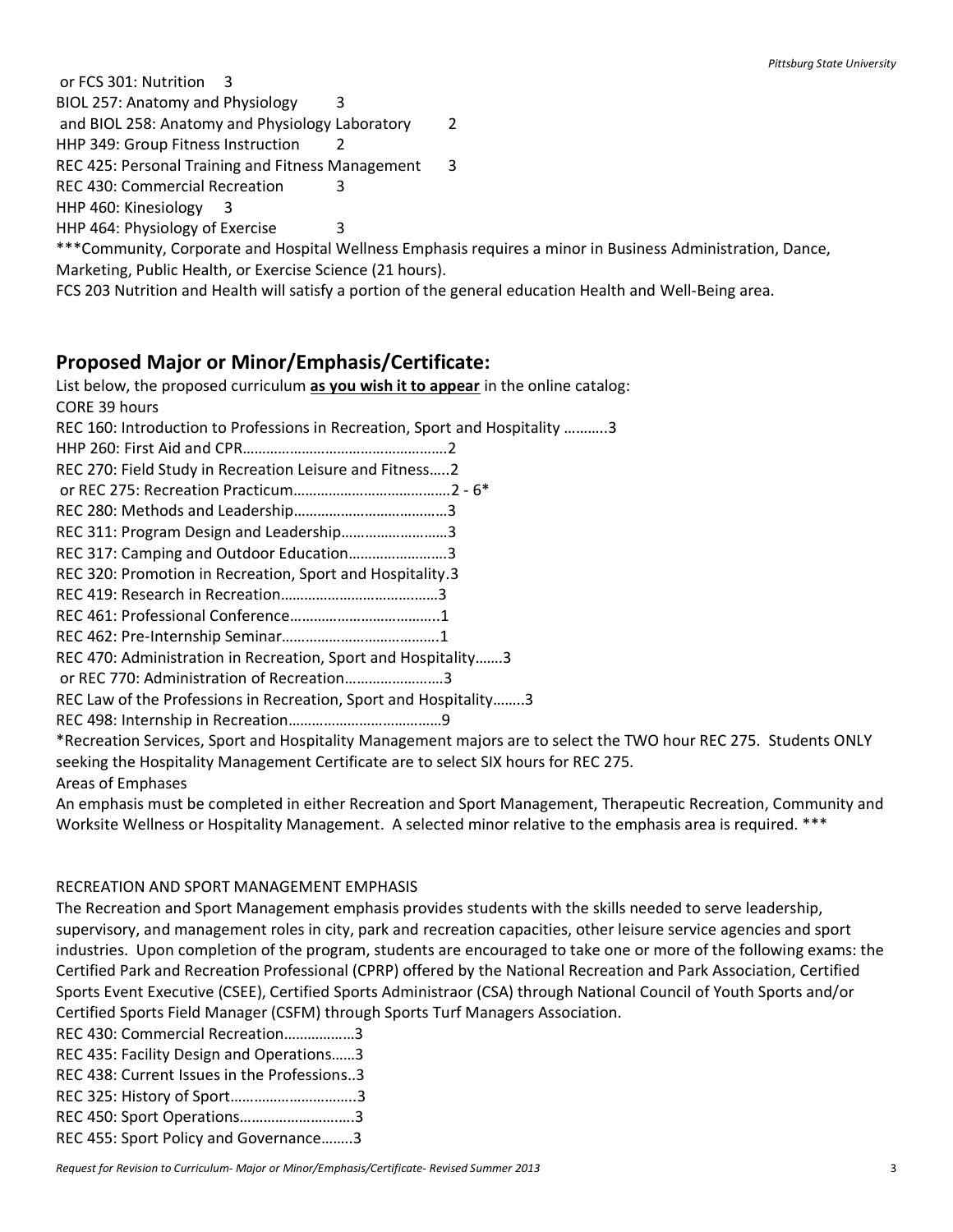Plus one course from the following Sport Electives: ECON 433: Sports Economics………………..3 SOC 410: Sociology of Sport………………….3 MKTG 420: Services Marketing…………….3 MKTG 460: Social Media Marketing…….3

\*\*\*Recreation and Sport Management emphasis requires a minor in Coaching, Dance, Exercise Science, Marketing, Natural History, Communication, Leadership, Psychology, Spanish, Youth and Adolescent, Early Childhood Development, Marketing, Safety, Health and Environmental Management, Construction Management, Automotive Technology, Human Resource Development, or Business Administration.

## THERAPEUTIC RECREATION EMPHASIS

This emphasis prepares students for supervisory and leadership positions in various private and community-based health care facilities delivering care to individuals with various disabilities and ability levels. Students completing the Therapeutic Recreation emphasis qualifies them to sit for the National Council on Therapeutic Recreation Certification (NCTRC) Exam

REC 240: Introduction to Therapeutic Recreation………..3 PSYCH 263: Developmental Psychology 3 HHP 462: Adapted Physical Education 2 REC 465: Assessment and Documentation in Therapeutic Recreation 3 REC 469: Intervention in Therapeutic Recreation REC 471: Theory of Therapeutic Recreation Program Service and Development 3 REC 480: Professional Trends and Issues in Therapeutic Recreation Services 3 PSYCH 571: Abnormal Psychology 3 \*\*\*Therapeutic Recreation emphasis requires elective: BIOL 257 & 258. A minor is to be completed in Psychology,

Interdisciplinary Gerontology, Public Health, Exercise Science, or Substance Abuse Services.

## COMMUNITY AND WORKSITE WELLNESS EMPHASIS

This emphasis prepares students for supervisory and leadership positions in the wellness field in community, corporate (private), and hospital-based settings. Students completing the emphasis will be encouraged to take the Certified Personal Trainer & Group Fitness Exams offered by ACE, NSCA, ACSM or a similar agency.

REC 350: Promoting Community and Worksite Wellness………………3 FCS 203: Nutrition and Health 3 or FCS 301: Nutrition 3 HHP 349: Group Fitness Instruction 2 REC 425: Personal Training and Fitness Management 3 REC 430: Commercial Recreation 3 HHP 460: Kinesiology 3 HHP 464: Physiology of Exercise 3

\*\*\* Community and Worksite Wellness emphasis requires elective: BIOL 257 & 258. A minor is to be completed in Dance, Exercise Science, Business Administration, Marketing,Public Health, Gerontology, Spanish, or International Business.

#### HOSPITALITY MANAGEMENT EMPHASIS

*Request for Revision to Curriculum- Major or Minor/Emphasis/Certificate- Revised Summer 2013* 4 The Hospitality Management emphasis provides students with the skills needed to be professionals in the hospitality field. Students completing this emphasis will be able to plan, execute, and evaluate events and meetings as well as begin the management track in casinos, resorts, spas, and other related travel and tourism enterprises. Upon completion of the program, students will be granted either a Hospitality Management Certificate or a degree (major or minor)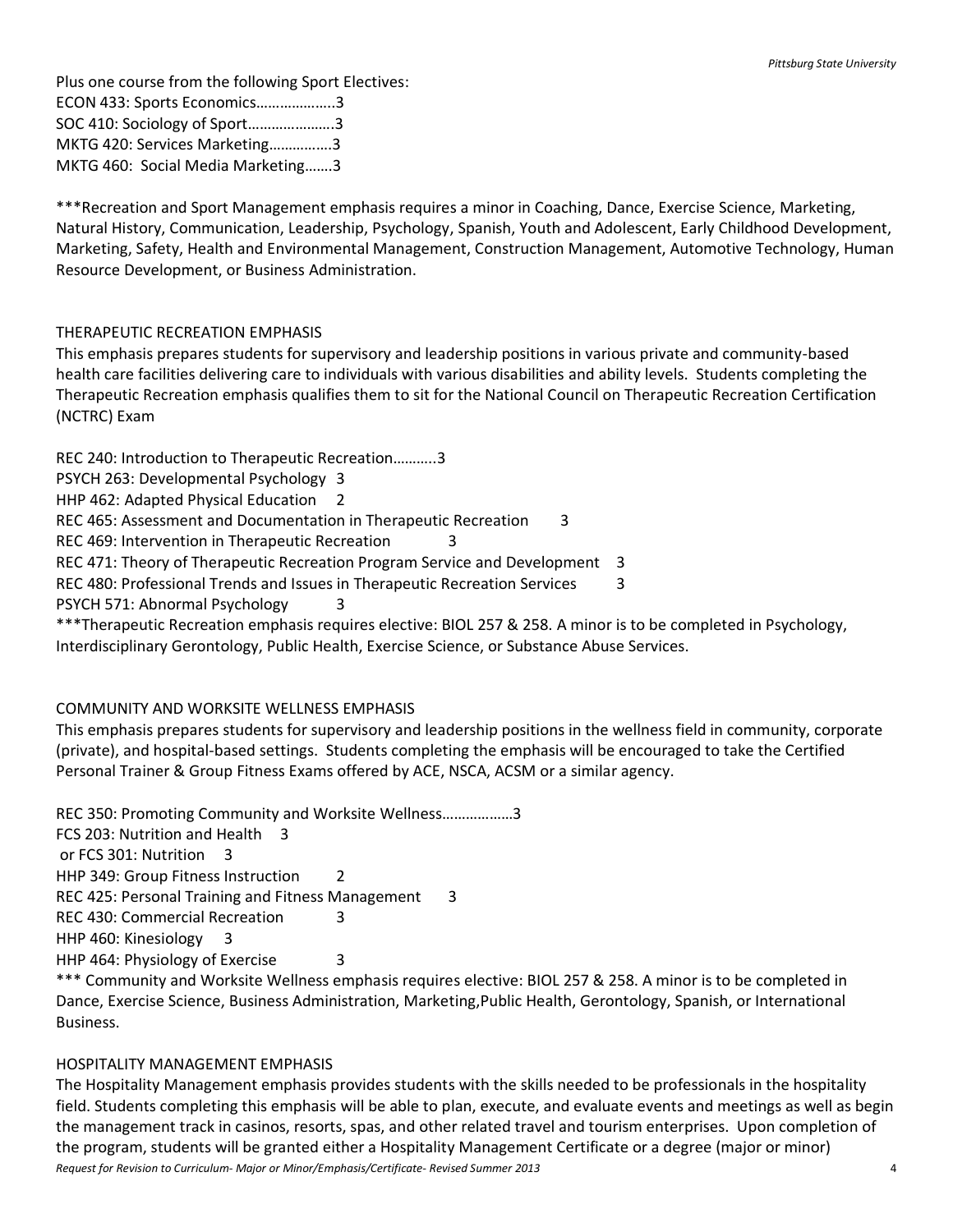indicating that they have met academic requirements making them eligible to practice as a professional in the hospitality field. Students will also be encouraged to take one or more of the following exams: Certified Hotel Administrator (CHA®), Certified Hotel Concierge (CHC), Certification in Hotel Industry Analytics (CHIA), Certified Master Hotel Supplier (CMHS®), and/or Certified Spa Supervisor (CSS).

| REC 400: Event Planning and Management3         |  |
|-------------------------------------------------|--|
| REC 402: Event Entertainment and Technology3    |  |
|                                                 |  |
| REC 406: Resort, Spa, & Lodging Operations3     |  |
| REC 408: Casino, Food, and Beverage Operations3 |  |
| REC 410: Tourism Planning Development3          |  |
|                                                 |  |

\*\* The SIX hours are only to be taken by those who are not Recreation Services, Sport and Hospitality majors \*\*\*Hospitality Management Emphasis requires a minor in Human Resource Development, Graphic Design, Interior Design, Business Administration, International Business, Geography, History, Natural History, Dance, Physical Education, and Coaching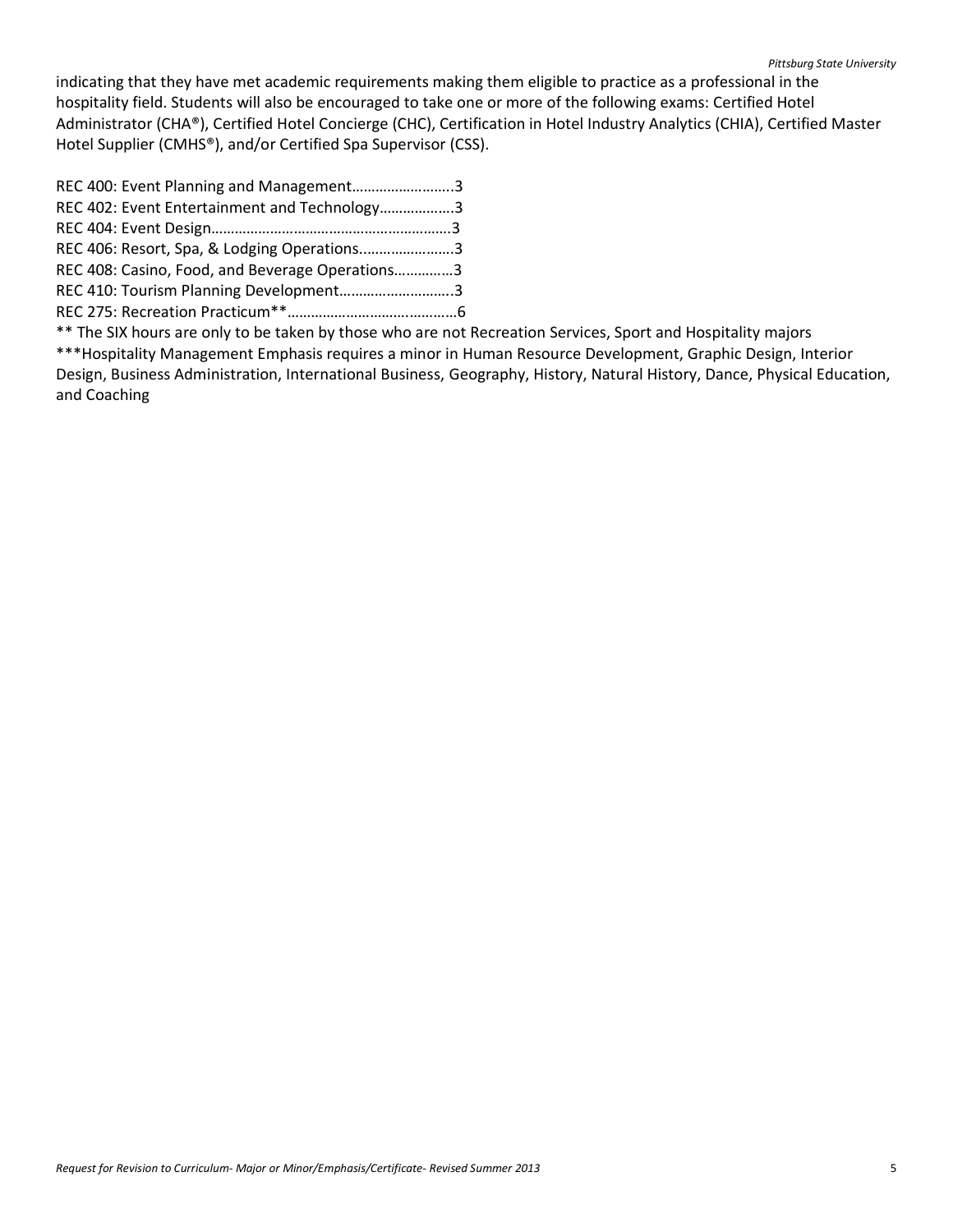## **Additional Questions**

- 1. Additional resources required (e.g. library or multimedia resources, technology, space, major expense, etc.): 0
- 2. Will any additional student fees be required (e.g. equipment, clothing, travel, licensing, etc.)?  $\Box$  Yes  $\Box$  No If "yes," please realize that it will need to gain approval of the President's Council.

Please give the rationale for additional student fees:

- 3. Will this revision have specific General Education courses required?  $\Box$  Yes  $\boxtimes$  No *Please realize that it will need to gain approval of the General Education Committee.*
- 4. Will this revision affect any education majors?  $\Box$  Yes  $\boxtimes$  No *If "yes," please realize that it will need to have the approval of the Council for Teacher Education*.
- 5. What additional costs will be required for this modification (e.g. staffing, equipment, etc.)? 0

# **Additional Questions for certificate only:**

- 1. Are students pursuing only this certificate eligible for federal financial assistance based on federal guidelines? (minimum of 24 hours)  $\Box$  Yes  $\Box$  No
- 2. Does the course content contained within this certificate provide relevance to employment opportunities or meet professional objectives for the student?  $\Box$  Yes  $\Box$  No

*If "yes," to both questions, it is the department's responsibility to send a copy of this legislation form to the Director of Financial Assistance to initiate Department of Education approval.*